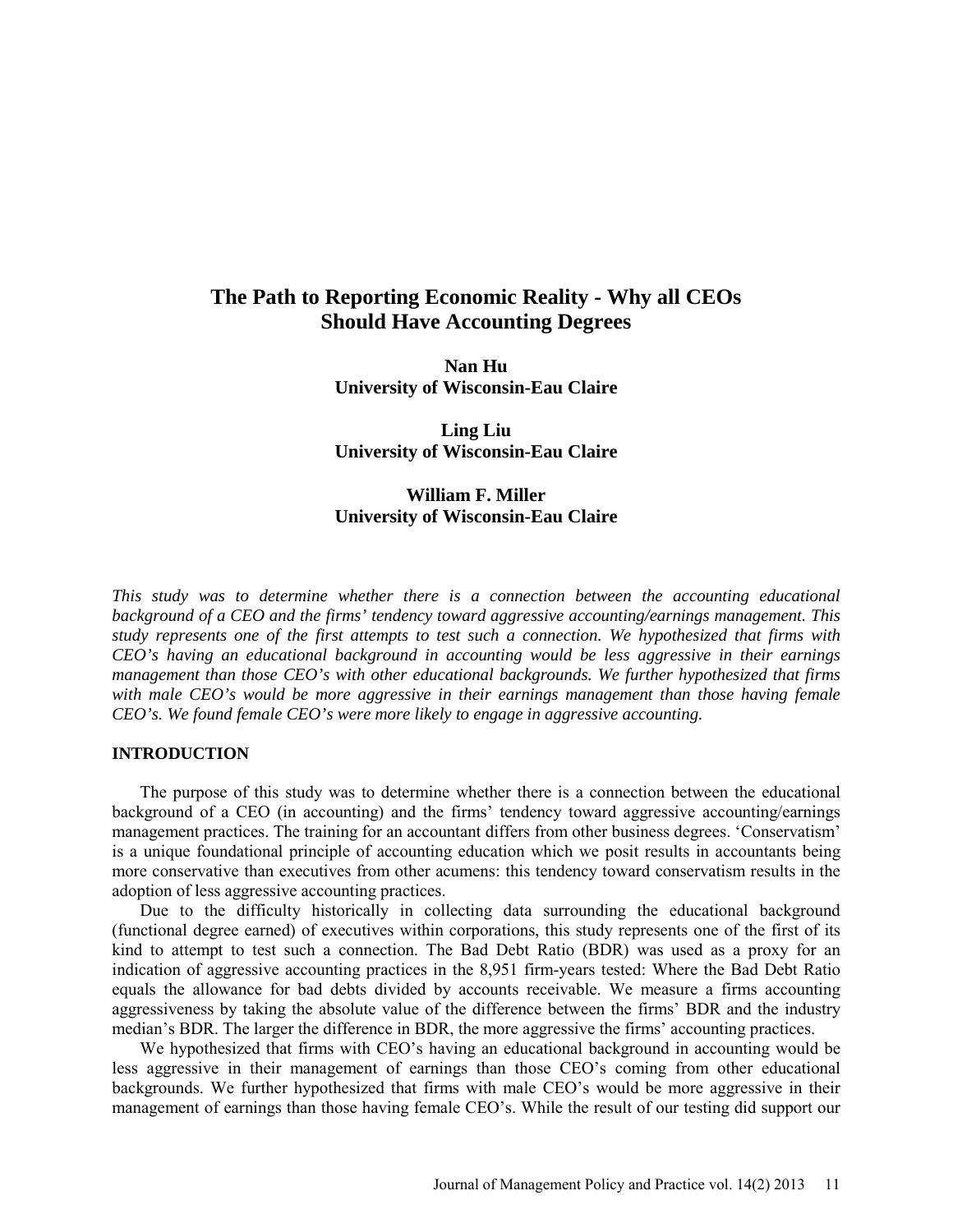first hypothesis, we found that female CEO's were more likely to engage in aggressive accounting practices than their male counterparts. This later finding was surprising to us. While the number of Female CEO's in our sample is relatively small (273 female vs 8,678 male) at approximately 3%, it is still the opposite of what we had expected.

#### **Related Literature**

Since our study is looking at the educational background of the CEO and a firms' tendency to use aggressive accounting practices, we concentrate our review of related literature to that concerning the background of the CEO, the composition of the board of directors, earnings management and its ethics.

#### **CEO Background**

Studies surrounding CEO background have focused primarily on things like the level of education completed and/or the quality of the college from which their degree or degrees was/were earned. These studies have compared their stated definitions of CEO background with things like CEO compensation and firm performance (Gottesman and Morey, 2006; Jalbert, Furuma and Jalbert, 2011; Jalbert, Rao and Jalbert, 2002). Other studies in this area have identified connections between CEO educational background and certain character traits (tendency toward innovation, strategic change and tolerance for ambiguity) (Huang, Ryan and Wiggins, 1997; Waller, Huber and Glick, 1995). These studies did not try and tie their definition of CEO background to accounting practices nor the CEO's moral character.

#### **Board of Director Composition**

There is also a body of literature surrounding the composition of the Board of Directors (BOD), and/or the management team, and how composition can impact the types of decisions that are made, and how they are made. BOD composition in these studies has looked toward internal versus external members, age, gender, educational attainment and functional background: comparing these attributes to different types of decisions (Hitt and Tyler, 1991; Sutcliffe and Humber, 1998; Tuggle, Schnattay and Johnson, 2010; Wierseam and Bantel, 1992). Again, these studies did not focus directly on earnings management.

However, a number of studies have looked directly at the composition of the board of directors and, the likelihood that a firm will commit fraud, have abnormal accruals and/or manage earnings (Beasley, 1996;Carcello, Hollingsworth, et al, 2006). The findings of these studies generally support the idea that the more independent the board (having outside members on the board of directors), decreases the likelihood of fraud, and minimizes the extent of abnormal accruals and earnings management. Other studies have delved deeper into board composition, looking at not only independence but whether or not the board of directors have audit committee members with financial expertise (Bédard, Chtourou and Courteau, 2004; McDaniel, Martin and Maines,2002). These later studies have found that having a board member with financial expertise on the audit committee will further reduce the risk of abnormal accruals and earnings management (with independent members with financial expertise being preferable).

#### **Earnings Management**

While much has been written on Earnings Management (EM), there is not a globally accepted definition for what it is, how exactly to measure it, nor an apparent consensus regarding what is or is not acceptable earnings management in actual practice. The end goal of these practices is to reach some desired result in regard to net earnings through the management of revenue or expenses. Clearly there are many decisions which a company needs to make which are not only in the best interest of the company, but are also legal, in accordance with GAAP and ethical. However, the end result of EM may not depict the economic reality of company performance, but merely what management would like the readers of the financial statements to believe the earnings to be: this is where the controversy surrounding EM lies. The literature in the field generally places earnings management into three categories: Operational decisions, Accounting Elections/changes in accounting method, and Accruals management (Healy and Wahlen, 1999; Huang, Louwers, etal., 2007; Rosner, 2003).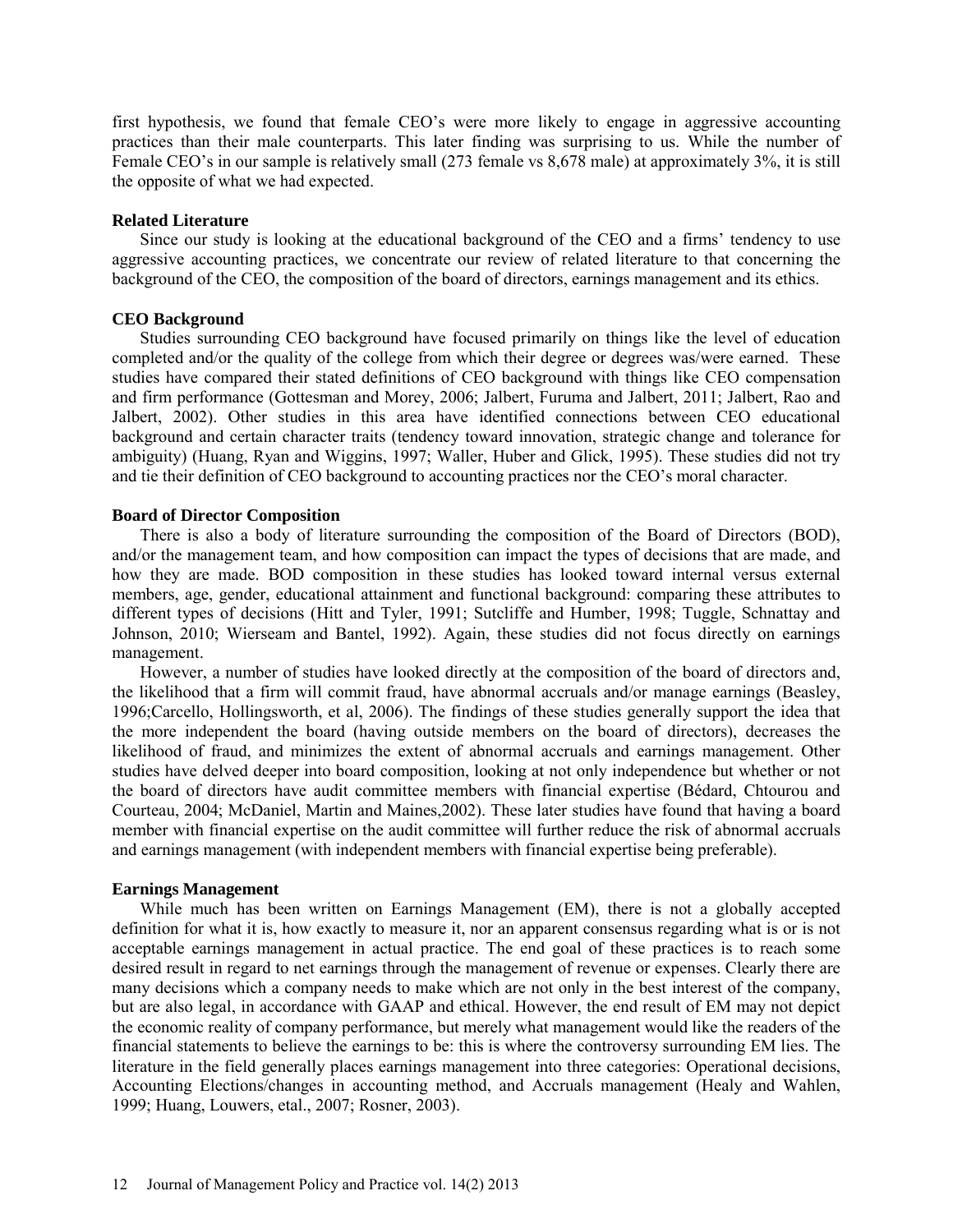Operational decisions are decisions which directly impact the level of earnings or expenses like decreasing production levels to avoid carrying too much inventory when demand decreases, or heavily discounting products at quarter- or year-end to encourage sales. There are many decisions which management makes regularly surrounding operations which then result in a direct impact to earnings. Some of these decisions while providing short term benefit, can have negative long term consequences; thus, begging the question as to the motive and wisdom behind the decision being made.

Accounting method elections can have direct impact to earnings as well. For example, the choice of depreciation methods can have a material effect to reported net earnings. Changing an election, like from one method of depreciation to another, can result in either an increase or decrease in earnings, depending on the method elected. The motives behind these types of decisions are also in question, as is whether or not the election being made is in accordance with Generally Accepted Accounting Principles.

When people think of accounting as being an art form, or grey in nature, they are generally referring to areas in accounting where estimation is necessary and large amounts of judgment is required to determine the proper balance in a given account. The last category of EM, accruals management, falls squarely into that category. Examples of accruals which might be adjusted/managed upward or downward are those relating to receivables, deferred compensation, deferred liabilities and pensions to name a few. These accruals have a discretionary component to them which provide opportunity for their manipulation.

Accruals management is generally agreed to be used much more frequently than the other two to paint a financial picture which differs from economic reality (Jackson and Liu, 2010; Levitt, 1998; McNichols and Wilson, 1998). Accruals like these are typically used to build up a reserve in good times, to allow for their draw down in bad times; thus, allowing for earnings to be smoothed over longer periods of time(more commonly known as rainy day or cookie jar reserves). This type of reserve (accruals) management allows firms to meet or just beat analysts' estimates quarter after quarter. Firms have also been known to significantly decrease reserves in down times to keep earnings from falling below acceptable levels, or even to prevent a net loss from being reported. A 2010 study by Jackson and Liu found that firms manage the allowance for bad debts through bad debts expense to meet analysts' earnings forecasts by increasing or decreasing write-offs to attain desired results. We use that same account in our study, the allowance for bad debts, as a proxy for what we term aggressive accounting practices.

#### **Ethics and Earnings Management**

As a reminder, EM practices are those which are done to attain a specific earnings number, with no concern to the long term implications of the action, and results in financial reporting which intentionally distort economic reality. Former SEC Chairman, Arthur Levitt said, in describing concerns over earnings management, "I fear that we are witnessing an erosion in the quality of earnings, and therefore, the quality of financial reporting. Managing may be giving way to manipulation; integrity may be losing out to illusion (Levitt, 1998). In regard to literature speaking to the Ethics of EM, there is no consensus, on what is or is not ethical, given the wide array of practices which fall into its use (Bruns and Merchant, 1990; Fischer and Rosenzweig, 1995). However, there is general agreement that practices involving accruals management to attain a desired result which do not depict economic reality are unethical and more likely than not a breach of GAAP (Belski, Beams and Brozovsky, 2008;Levitt, 1998, Loomis, 1999; Marker and Pearson, 2000).

Overall, there is a great body of literature surrounding earnings management. Studies on EM have looked at identifying its' existence, the motives behind it, its proclivity, its connection to conservative accounting practices, and whether it is legal, in accordance with GAAP or ethical. This list is not exhaustive, but meant merely to show that a great body of literature exists on this topic. However, there is not an easy way to identify it, nor measure it (Marquardt and Wiedman, 2004; McNichols, 2000; Thomas and Zhang, 2000; Penman and Zhang, 2002).

A primary goal in identification of EM, is to determine the portion of earnings which are the result of decisions which were made to distort the true economic picture of the entity. With many of the practices used to manage earnings being required and perfectly acceptable in practice, the struggle is to determine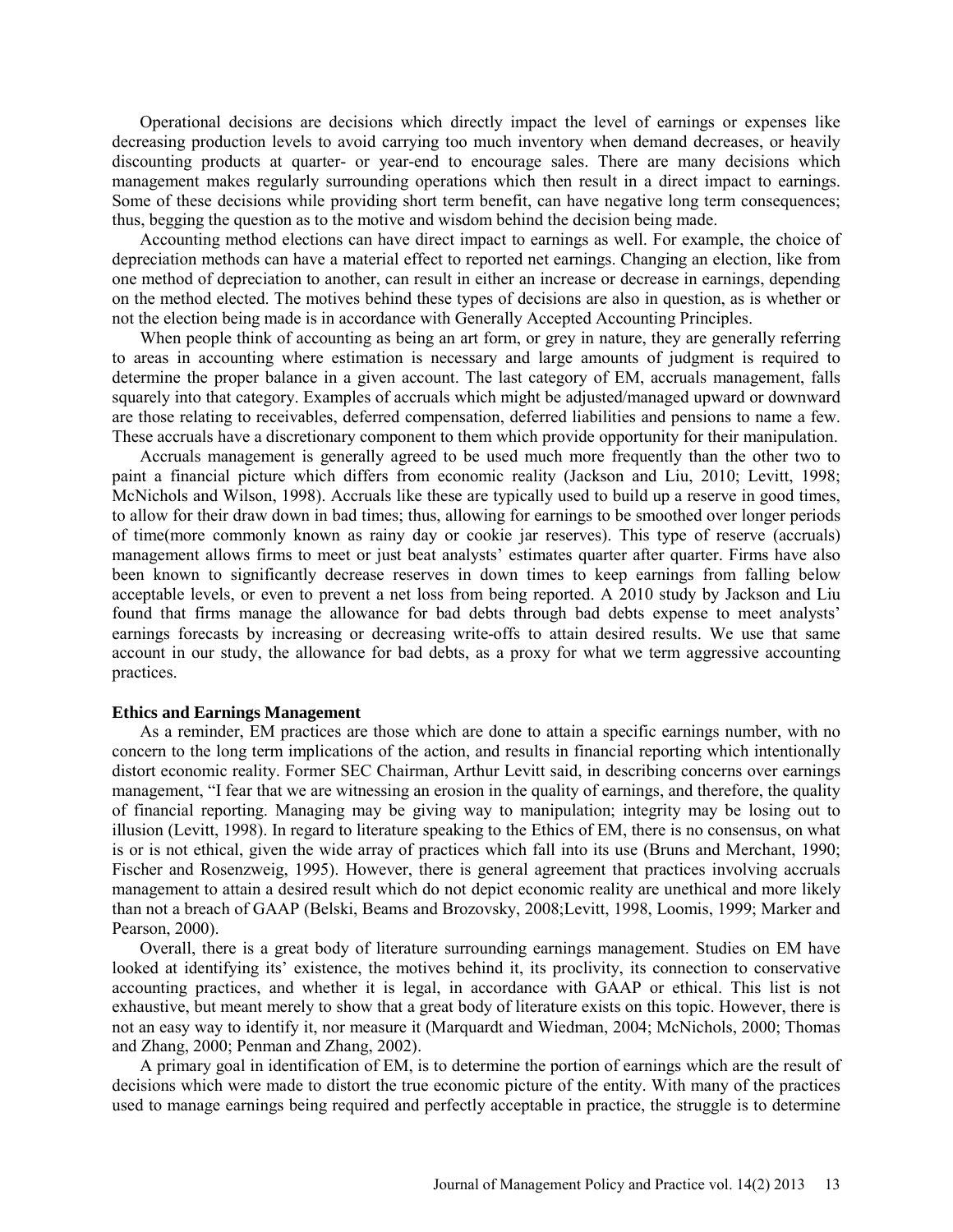what is abnormal from what is ordinary. The difficulty in the identification of EM is further complicated by the fact that there are both discretionary and nondiscretionary components to all decisions of this type (while it is the discretionary components which need to be measured). These difficulties have been responded to with various methodologies for identification of EM (Marquardt and Wiedman, 2004; McNichols, 2000; Thomas and Zhang, 2000; Penman and Zhang, 2002).

#### **Our Study**

While there may be complications in the measurement of EM, there is general agreement as to its existence. In fact, the use of EM to manage earnings is considered by many to be standard operating procedure (meaning most firms practice EM in some form to some extent). Per Bruns and Merchant, 1990, "many managers are convinced that if a practice is not explicitly prohibited or is only a slight deviation from rules, it is an ethical practice regardless of who might be affected either by the practice or the information that flows from it". For purposes of our study, we are less concerned with identifying whether or not a firm actually manages earnings, but identifying those firms whose accounting practices appear to be the most aggressive (falling outside industry norms/averages). It is our belief that the more aggressive the practice, the more likely it is that the results reported do not reflect economic reality.

We have elected to use the absolute value of the difference in the firms Bad Debt Ratio (Allowance for Bad Debts divided by Accounts Receivable) as compared to the Industry's average Bad Debt Ratio. We use the absolute value of the difference from the industry average since, as previously stated, accruals like the allowance for bad debts can be managed up or down to reach a desired decrease or increase in reported earnings. Therefore, the larger the variance (the further a firm drifts from the industry median), the more aggressive their accounting practices. We compare the BDR results with whether or not the firms' CEO has an accounting educational background or not, and whether the CEO is male or female.

In this paper, we examine the relation between a CEO's accounting background and his or her behavior (aggressive accruals surrounding the allowance for bad debt).We obtained CEO educational backgrounds from the 'BoardEx' database (See the Appendix in Fracassi and Tate (2010) for a detailed description of the BoardEx database). For our study, we classify those CEOs with the following certifications and/or degrees as CEO's with accounting backgrounds: Certified Public Accountant, Chartered Accountant, Certified Management Accountant, Chartered Management Accountant, Fellow Chartered Accountant, Certified Accountant, Certified General Accountant, Chartered Certified Accountant, Certified Practicing Accountant, Certified Professional Accountant, Master of Accountancy (MAcc), BS in Accounting, etc, as CEOs with Accounting backgrounds. The company's related financial information was obtained from the Compustat database and stock return data from the Center for Research in Security Prices (CRSP). Companies listed in BoardEx are not identified by the trading ticker symbol, CUSIP or GVKey. To match a company in BoardEx with a company in Compustat, we first used Spedis functions within SAS to identify closely matched Compustat firms based on each company's name. Then out of the potential matches found, we manually went through the list to match the firms.

#### **Results**

Please recall that we hypothesized that firms with CEO's having an educational background in accounting would be less aggressive in their management of earnings than those CEO's coming from other educational backgrounds. We further hypothesized that firms with male CEO's would be more aggressive in their accounting practices than those having female CEO's. While our findings confirmed our first hypothesis, it did not confirm our second hypothesis.

Table 1 displays the average absolute difference in firms' bad debt ratio from the industry median, accompanied by the "n" equaling the number of firm-years being tested. Again, the larger the difference, the more aggressive the accounting practice. As you can see, female CEO's with accounting backgrounds  $(n=12)$  tend to have the highest distance from the median, followed by female CEO's without accounting backgrounds (n=261), male CEO's without accounting backgrounds (n=8,247) and finally, male CEO's with accounting backgrounds (n=431).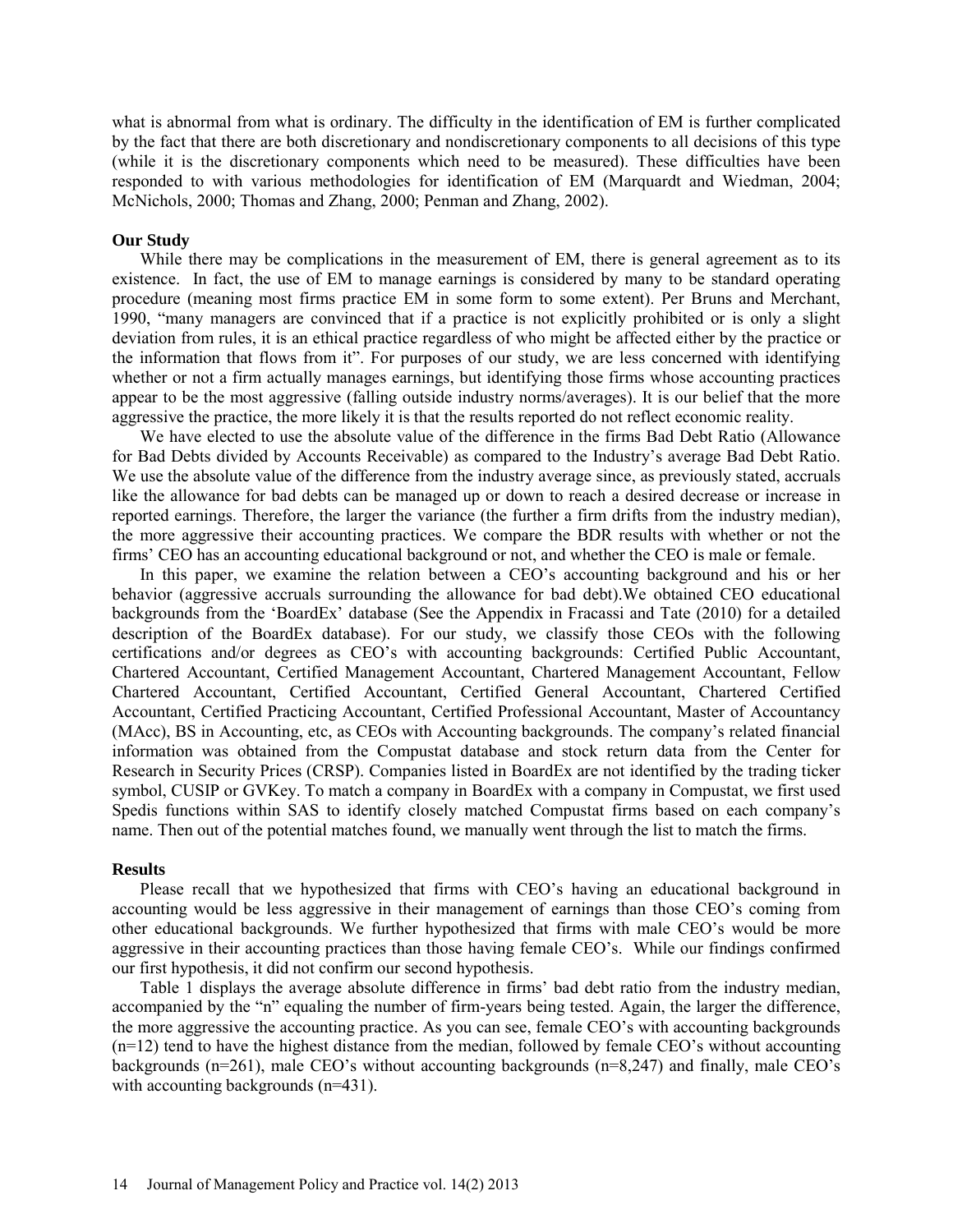|                           | Gender          |                  |  |
|---------------------------|-----------------|------------------|--|
| <b>Background</b>         | <b>Female</b>   | Male             |  |
| <b>Without Accounting</b> | $4.0537(n=261)$ | 2.9448 (n=8247)  |  |
| <b>With Accounting</b>    | $4.774$ (n=12)  | $2.1369$ (n=431) |  |

#### **TABLE 1 GENDER VERSUS BACKGROUNDS**

While the information in Table 1 is telling, it does not look at whether the differences in results are statistically significant. To look at the significance of the results we must compare the data in several different ways. Table 2 displays the absolute difference in the bad debt ratio from industry median, comparing CEO's without accounting backgrounds to those with them. The difference between the two averages of .7705 is statistically significant with a p of .0018. These results support our first hypothesis that CEO's with Accounting backgrounds are less likely to engage in aggressive accounting practices like earnings management. Another way of framing this finding is to say that the financial statements presented by firms whose CEO's have accounting backgrounds provide a more accurate picture of the actual results of operations than those presented by firms with CEO's without accounting backgrounds.

# **TABLE 2 DIFFERENCES IN ABSOLUTE BAD DEBT RESERVE RATIO (WITHOUT ACCOUNTING VS. WITH ACCOUNTING)**

| <b>Background</b> |      | Without-<br><b>Accounting</b> | <b>With Accounting</b> | <b>Difference</b><br>(Without-<br>Accounting) |
|-------------------|------|-------------------------------|------------------------|-----------------------------------------------|
|                   | Mean | 2.9789                        | 2.2084                 | $0.7705$ (p=0.0018)                           |
|                   | N    | 8508                          | 443                    |                                               |

Table 3 displays the variance in the bad debt ratio comparing male versus female respondents. The average difference between these two is 1.1806, which is statistically significant with a p of .0002. This result does not support our second hypothesis that male CEOs are more likely to engage in aggressive accounting practices like earnings management than females. It shows just the opposite, that female CEOs are more likely than male CEOs to engage in such practices. This finding is quite surprising and potentially disturbing. However, the finding while significant may be limited to some degree due to the low n of 273 for female CEOs.

# **TABLE 3**

## **DIFFERENCES IN ABSOLUTE BAD DEBT RESERVE RATIO (FEMALE VS. MALE)**

| Gender |             | <b>Female</b> | <b>Male</b> | <b>Difference</b><br>(Female-Male) |
|--------|-------------|---------------|-------------|------------------------------------|
|        | <b>Mean</b> | 4.0854        | 2.9047      | $1.1806$ (p=0.0002)                |
|        | N           | າາາ           | 8678        |                                    |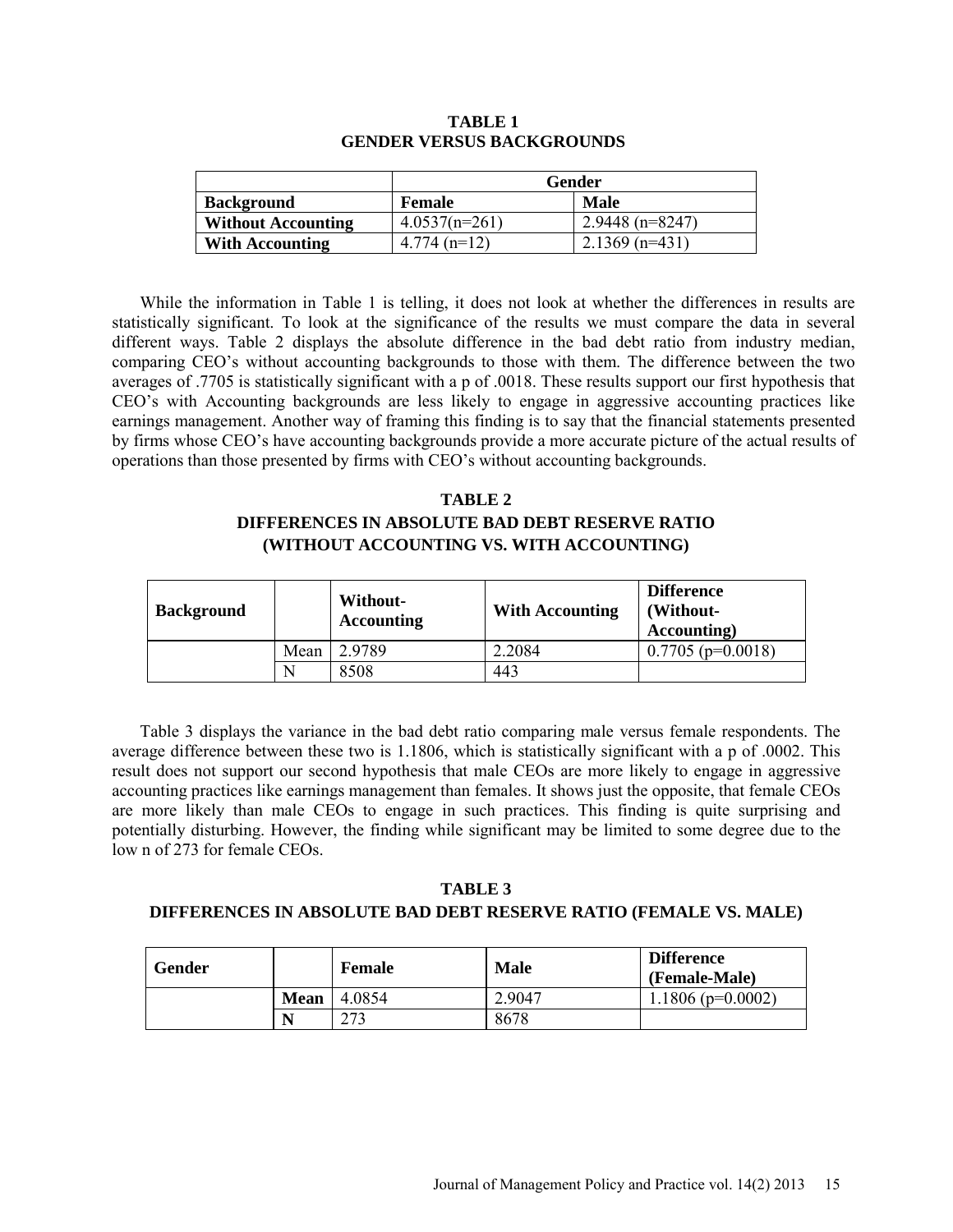Finally, Table 4 displays the difference in the absolute bad debt ratio for all six of the possible ways of comparing the data for gender and background results. As you can see all but two of the differences were found to be statistically insignificant: Females without accounting backgrounds versus females with accounting backgrounds; and, males without accounting backgrounds versus females with accounting backgrounds.

| <b>Portfolio Comparisons</b>          |   | <b>Abnormal Returns</b> |                 |                     |
|---------------------------------------|---|-------------------------|-----------------|---------------------|
|                                       |   | <b>Mean Difference</b>  | <b>p</b> -value | <b>Significance</b> |
| <b>Male Non-Acc Vs Male Acc</b>       | 0 | 0.8079                  | 0.0001          | Yes $(P<.10)$       |
| <b>Female Non-Acc Vs Female Acc</b>   |   | $-0.7205$               | 0.7005          | No                  |
| <b>Male Non-Acc Vs Female Non-Acc</b> |   | $-1.1088$               | 0.0037          | Yes $(P<.10)$       |
| <b>Male Acc Vs Female Acc</b>         |   | $-2.6372$               | 0.0233          | Yes $(P<.10)$       |
| <b>Male Non-Acc Vs Female Acc</b>     |   | $-1.8293$               | 0.2143          | No                  |
| <b>Male Acc Vs Female Non-Acc</b>     | 0 | $-1.9167$               | 0.0001          | Yes $(P<.10)$       |

## **TABLE 4 DIFFERENCES IN ABSOLUTE BAD DEBT RESERVE RATIO**

As stated previously, the purpose of this study was to determine whether there is a connection between the educational background of a CEO (in accounting) and the firms' tendency toward aggressive accounting/earnings management practices. Due to the historical difficulty in collecting data surrounding the educational background (functional degree earned) of executives within corporations, this study represents one of the first of its kind to attempt to test such a connection. Our findings clearly indicate that such a connection does in fact exist. CEO educational background and to a lesser degree gender are both indicators as to the use of aggressive accounting practices like earnings management.

These findings are important and should be useful to other researchers, practitioners and investors, alike. Perhaps having an accounting educational background should be a prerequisite for all CEO positions. Future research might consider looking for differences between industries. Also, as previously stated, the number of female CEO firm-years is low. This is directly related to the fact that the vast majority of CEOs are still male. As time goes by, this number will increase, so relooking at these results as the number of female CEOs continues to grow could provide different insights.

# **REFERENCES**

Beasley, M. (1996). An Empirical Analysis of the Relation between the Board of Director Composition and Financial Statement Fraud. *The Accounting Review*, 71, (4), 443-465.

Belski, W., Beams, j.& Brozovsky, J.. (2008). Ethical Judgments in Accounting: An Examination on the Ethics of Managed Earnings. Journal of Global Business Issues, 2, (2).

Bruns, W. & Merchant, K.. (1990). The Dangerous Morality of Managing Earnings. Management Accounting, 72, (2).

Carcello, J. V., Hollingsworth, c.w., Klein, A. & Neal, T.L. (2006). Audit committee financial expertise, competing corporate Governance mechanisms, and earnings management. *Working paper retrieved from SSRN: [http://ssrn.com/abstract=887512.](http://ssrn.com/abstract=887512)* 

Fischer, M. & Rosenzweig, K.. (1995). Attitudes of Students and Accounting Practioners Concerning the Ethical Acceptability of Earnings Management. *Journal of Business Ethics*. 14, 433-444.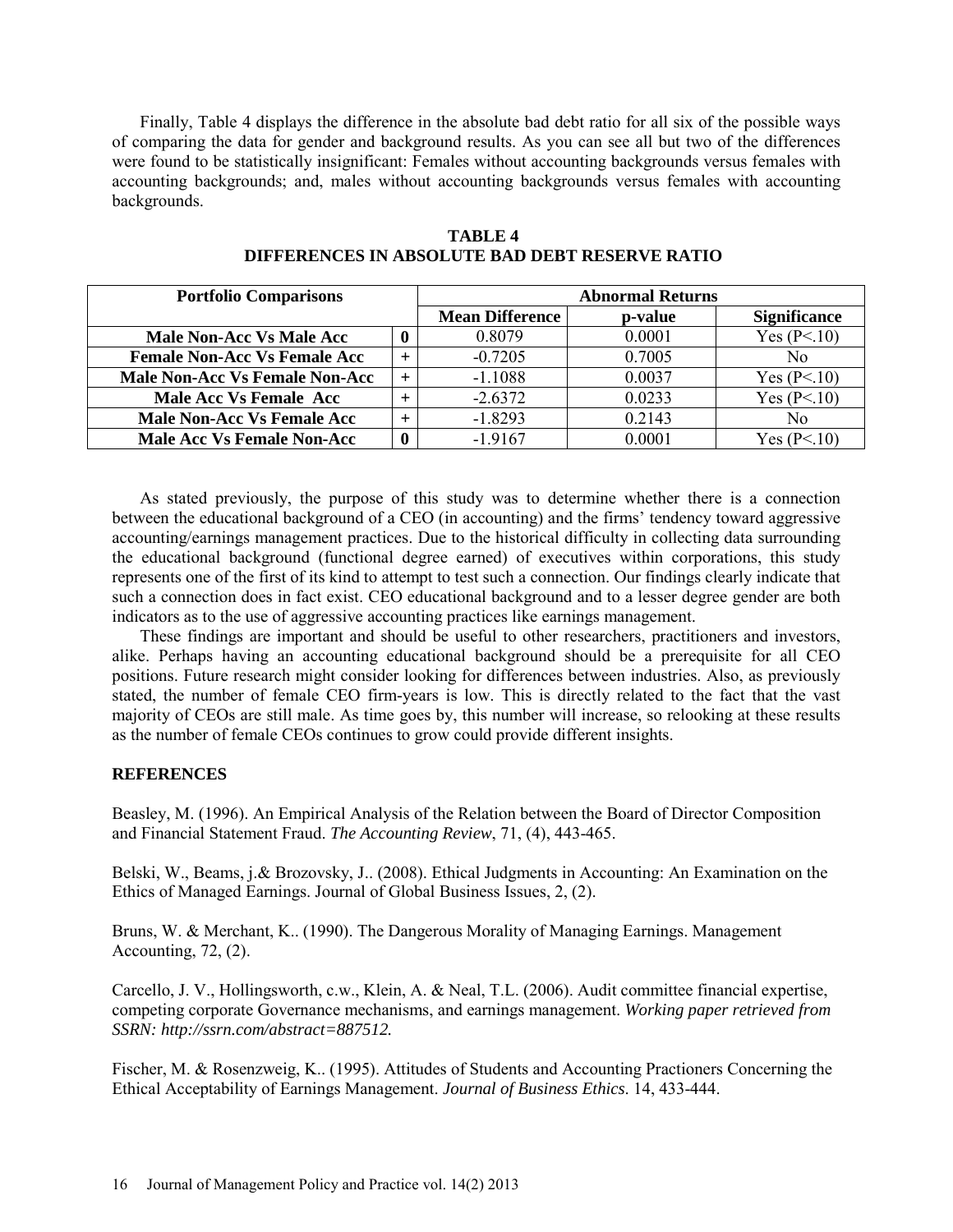Gottesman, A.& Morey, M. (2006). Does a better education make for better managers? An empirical examination of CEO educational quality and firm performance. *Working paper retrieved from SSRN: ssrn.com, abstract 564443.* 

Healy, P. & Wahlen, J. (1999). A review of earnings management literature and its implications for standard setting. *Accounting Horizons* 13, December, 365-383.

Hitt, M. & Tyler, B. (1991). Strategic Decision Models: Integrating Different Perspectives. *Strategic Management Journal,* 12, 327-351.

Huang, P., Louwers, T., Moffitt, J. & Zhang, Y. (2008). Ethics, Earnings and Equity Valuation. *Journal of Business Ethics*, 83, 469-487.

Huang, P., Ryan, H. & Wiggins, R. (2007). The Influence of Firm- and CEO-Specific Characteristics on the use of Nonlinear Derivative Instruments. *The Journal of Financial Research*, 301, (3), 415-436.

Jackson, S.B. &Liu, X. (2010). The Allowance for Uncollectible Accounts, Conservatism, and Earnings Management*. Journal of Accounting Research* , 48, (3).

Jalbert, T., Furuma, K. & Jalbert, M. (2011). Does Educational Background Affect CEO Compensation and Firm Performance? *Journal of Applied Business Research*, 27, (1), 15-39.

Jalbert, T., Rao, R. & Jalbert, M. (2002). Does School Matter? An empirical Analysis of CEO Education, Compensation and Firm Performance. *International Business and Economics Research Journal*, 1, (1), Winter, 83-98.

Jean B., Sonda M. C. & Lucie C. (2004). The Effect of Audit Committee Expertise, Independence, and Activity on Aggressive Earnings Management. *Auditing*, 23, (2), 13-35.

Levitt, A. (1998). The Numbers Game. *The CPA Journal*, December.

Loomis, C.J.. (1999). Lies, damned lies and managed earnings: The crackdown is here. *Fortune Magazine*, August, 75-92.

Makar, S., Pearson, M. (2000). When does Juggling the Numbers Become Fraud? *Association of Fraud Examiners*, January/February.

Marquardt, C. A. & Wiedman, C. I.. (2004). How are Earnings Managed? An Examination of Specific Accruals. *Contemporary Accounting Research*, 21, (2), 461-491.

McDaniel, L., Martin, R. & Maines, L. (2002). Evaluating Financial Reporting Quality: The effects of Financial Expertise vs. Financial Literacy. *The Accounting Review*, 77, (Supplement 2002), 139-167.

McNichols, M. & Wilson, P. (1988). Evidence of Earnings Management form the Provision for Bad Debts. *Journal of Accounting Research,* V26, Supplement.

McNichols, M .(2000). Research design issues in earnings management studies. Journal of Accounting and Public Policy 19 pp313-345.

Penman, Stephen and Zhang, Xiao-Jun. 2002. Accounting Conservatism, the Quality of Earnings and Stock Returns. *The Accounting Review*, 77, (2), 237-264.